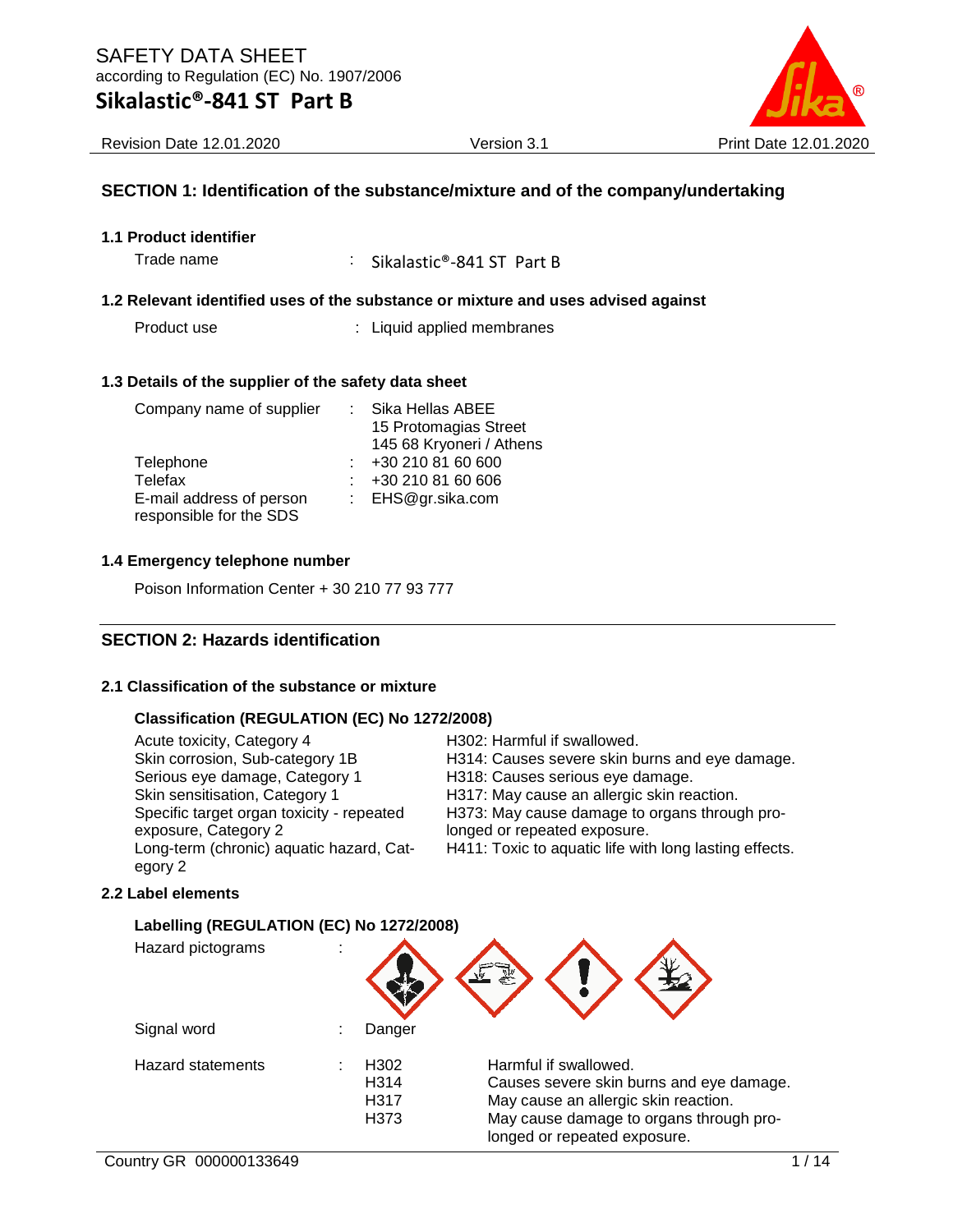# **Sikalastic®-841 ST Part B**



| Revision Date 12.01.2020 |                         | Version 3.1                                                                                                             | Print Date 12.01.2020                                                                                                        |
|--------------------------|-------------------------|-------------------------------------------------------------------------------------------------------------------------|------------------------------------------------------------------------------------------------------------------------------|
|                          | H411                    |                                                                                                                         | Toxic to aquatic life with long lasting effects.                                                                             |
| Precautionary statements | ÷<br><b>Prevention:</b> |                                                                                                                         |                                                                                                                              |
|                          | P <sub>260</sub>        | Do not breathe dust/ fume/ gas/ mist/ va-<br>pours/ spray.                                                              |                                                                                                                              |
|                          | P273                    | Avoid release to the environment.                                                                                       |                                                                                                                              |
|                          | P280                    | eye protection/face protection.                                                                                         | Wear protective gloves/ protective clothing/                                                                                 |
|                          | <b>Response:</b>        |                                                                                                                         |                                                                                                                              |
|                          |                         | P303 + P361 + P353 IF ON SKIN (or hair): Take off immedi-<br>ately all contaminated clothing. Rinse skin<br>with water. |                                                                                                                              |
|                          | $P304 + P340 + P310$    |                                                                                                                         | IF INHALED: Remove person to fresh<br>air and keep comfortable for breathing. Im-<br>mediately call a POISON CENTER/ doctor. |
|                          |                         | P305 + P351 + P338 + P310 IF IN EYES: Rinse cautiously<br>tinue rinsing. Immediately call a POISON<br>CENTER/ doctor.   | with water for several minutes. Remove con-<br>tact lenses, if present and easy to do. Con-                                  |

Hazardous components which must be listed on the label:

- Polyoxypropylenediamine
- diethylmethylbenzenediamine
- Pentamethyl piperidylsebacate

#### **2.3 Other hazards**

This substance/mixture contains no components considered to be either persistent, bioaccumulative and toxic (PBT), or very persistent and very bioaccumulative (vPvB) at levels of 0.1% or higher.

#### **SECTION 3: Composition/information on ingredients**

#### **3.2 Mixtures**

#### **Components**

| Chemical name           | CAS-No.                    | <b>Classification</b> | Concentration |
|-------------------------|----------------------------|-----------------------|---------------|
|                         | EC-No.                     |                       | (% w/w)       |
|                         | <b>Registration number</b> |                       |               |
| Polyoxypropylenediamine | 9046-10-0                  | Acute Tox. 4; H302    | $>= 60 - 80$  |
|                         | 618-561-0                  | Skin Corr. 1B; H314   |               |
|                         |                            | Aquatic Chronic 3;    |               |
|                         |                            | H412                  |               |
|                         |                            | Eye Dam. 1; H318      |               |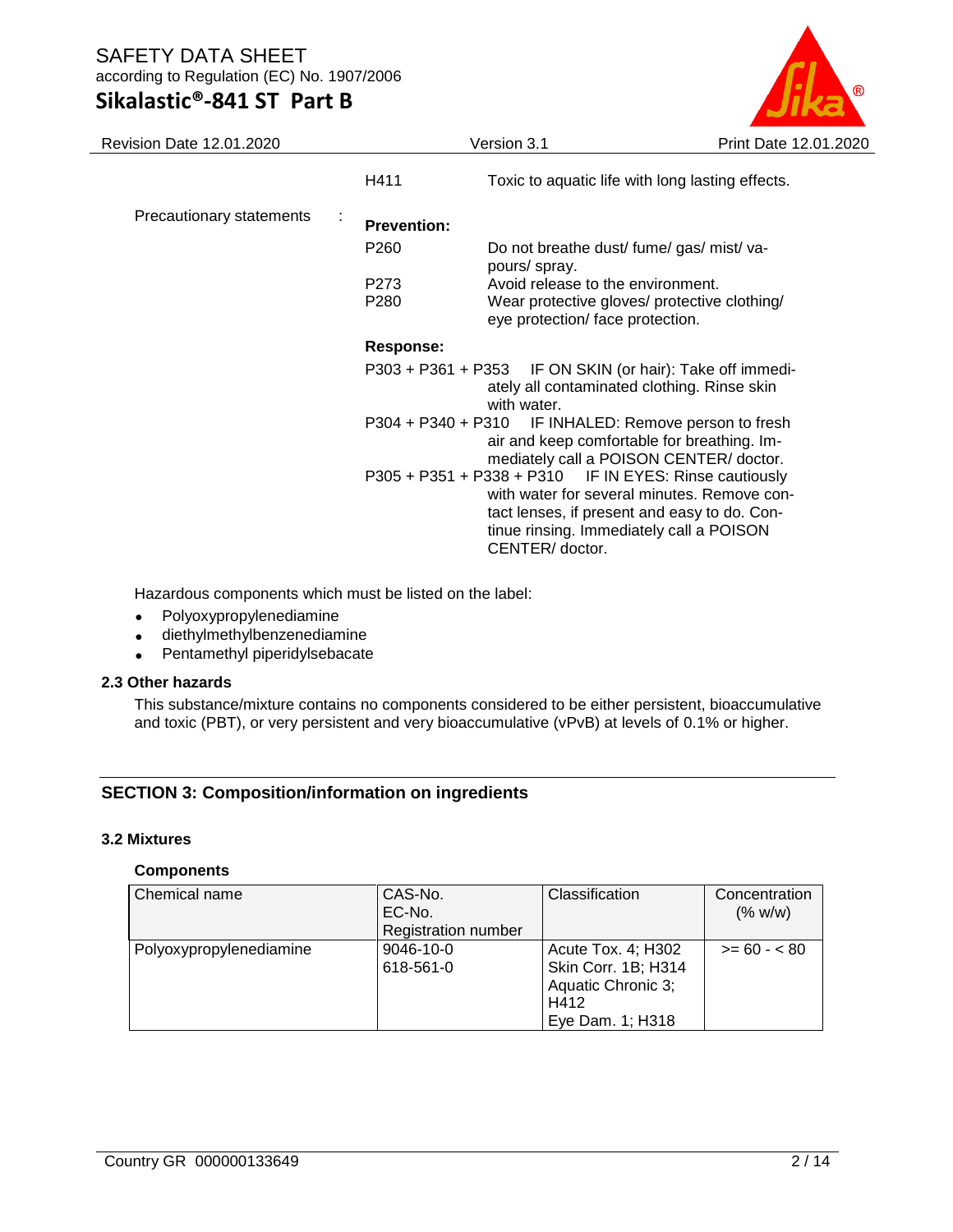### SAFETY DATA SHEET according to Regulation (EC) No. 1907/2006 **Sikalastic®-841 ST Part B**

Revision Date 12.01.2020 Version 3.1 Print Date 12.01.2020

| diethylmethylbenzenediamine                                                                                                                                  | 68479-98-1<br>270-877-4<br>01-2119486805-25-<br><b>XXXX</b>      | Acute Tox. 4; H302<br>Acute Tox. 4; H312<br>Eye Irrit. 2; H319<br><b>STOT RE 2; H373</b><br>Aquatic Acute 1;<br>H400<br>Aquatic Chronic 1;<br>H410 | $>= 20 - 25$  |
|--------------------------------------------------------------------------------------------------------------------------------------------------------------|------------------------------------------------------------------|----------------------------------------------------------------------------------------------------------------------------------------------------|---------------|
| 4,4'-methylenebis[N-sec-<br>butylaniline]                                                                                                                    | 5285-60-9<br>$226 - 122 - 6$<br>01-2120807289-49-<br><b>XXXX</b> | Acute Tox. 4; H302                                                                                                                                 | $>= 5 - < 10$ |
| Pentamethyl piperidylsebacate<br>Contains:<br>$bis(1,2,2,6,6-pentamethyl-4-$<br>piperidyl) sebacate<br>methyl 1,2,2,6,6-pentamethyl-4-<br>piperidyl sebacate | 1065336-91-5<br>915-687-0<br>01-2119491304-40-<br><b>XXXX</b>    | Skin Sens. 1A; H317<br>Aquatic Acute 1;<br>H400<br>Aquatic Chronic 1;<br>H410                                                                      | $>= 0.25 - 1$ |

### **SECTION 4: First aid measures**

#### **4.1 Description of first aid measures**

| General advice          |   | Move out of dangerous area.<br>Consult a physician.<br>Show this safety data sheet to the doctor in attendance.                                                                                                                                                                                                         |
|-------------------------|---|-------------------------------------------------------------------------------------------------------------------------------------------------------------------------------------------------------------------------------------------------------------------------------------------------------------------------|
| If inhaled              | ÷ | Move to fresh air.<br>Consult a physician after significant exposure.                                                                                                                                                                                                                                                   |
| In case of skin contact |   | Take off contaminated clothing and shoes immediately.<br>Wash off with soap and plenty of water.<br>Immediate medical treatment is necessary as untreated<br>wounds from corrosion of the skin heal slowly and with difficul-<br>ty.                                                                                    |
| In case of eye contact  |   | Small amounts splashed into eyes can cause irreversible tis-<br>sue damage and blindness.<br>In the case of contact with eyes, rinse immediately with plenty<br>of water and seek medical advice.<br>Continue rinsing eyes during transport to hospital.<br>Remove contact lenses.<br>Keep eye wide open while rinsing. |
| If swallowed            |   | Do not induce vomiting without medical advice.<br>Rinse mouth with water.<br>Do not give milk or alcoholic beverages.<br>Never give anything by mouth to an unconscious person.                                                                                                                                         |
|                         |   | 4.2 Most important symptoms and effects, both acute and delayed                                                                                                                                                                                                                                                         |
| Symptoms                |   | Gastrointestinal discomfort<br>Allergic reactions                                                                                                                                                                                                                                                                       |
| Country GR 000000133649 |   | 3/14                                                                                                                                                                                                                                                                                                                    |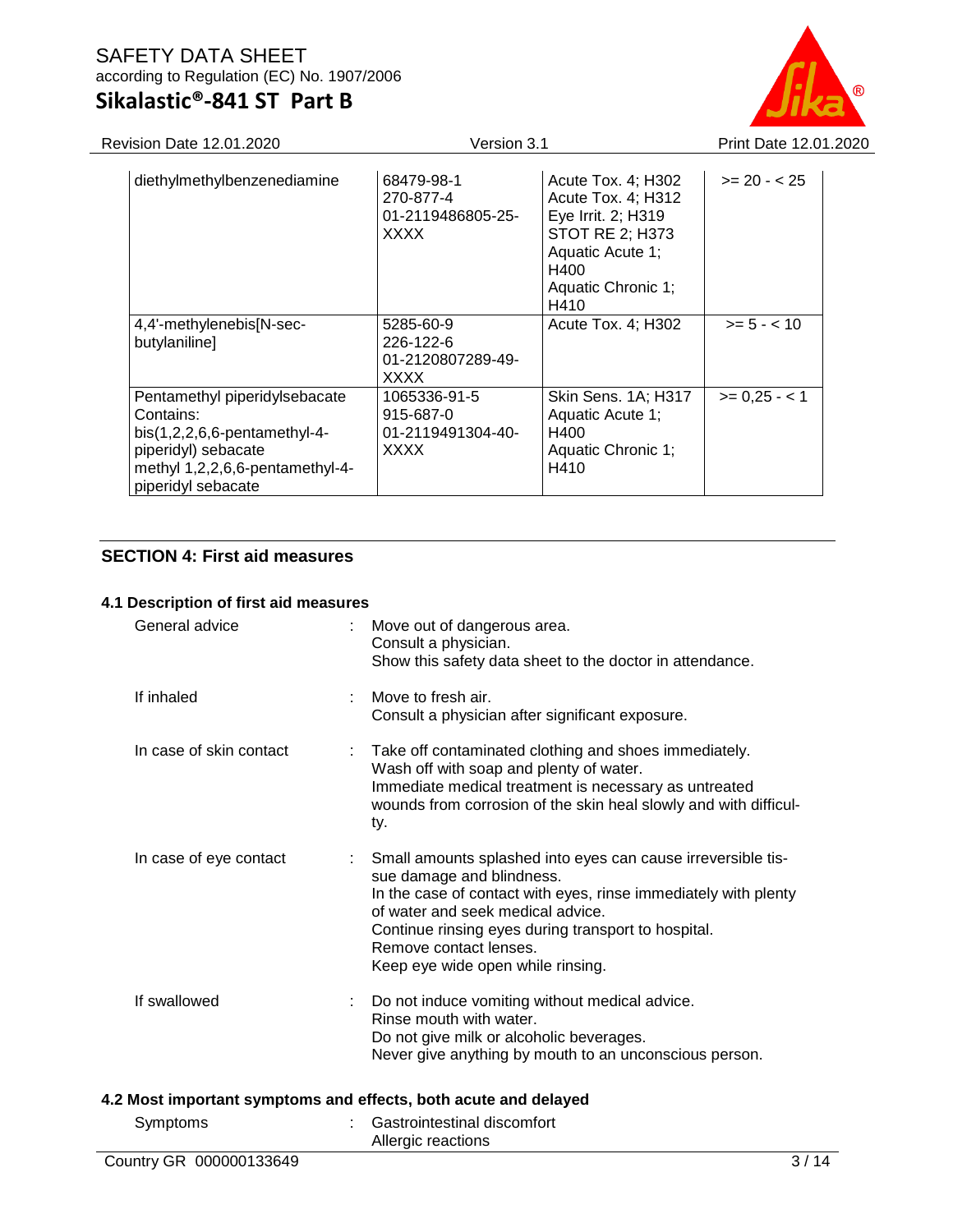

#### **4.3 Indication of any immediate medical attention and special treatment needed**

| Treatment | Treat symptomatically. |
|-----------|------------------------|
|-----------|------------------------|

#### **SECTION 5: Firefighting measures**

| 5.1 Extinguishing media<br>Suitable extinguishing media : | In case of fire, use water/water spray/water jet/carbon diox-<br>ide/sand/foam/alcohol resistant foam/chemical powder for<br>extinction.                                                                                      |
|-----------------------------------------------------------|-------------------------------------------------------------------------------------------------------------------------------------------------------------------------------------------------------------------------------|
| 5.2 Special hazards arising from the substance or mixture |                                                                                                                                                                                                                               |
| fighting                                                  | Specific hazards during fire- : Do not allow run-off from fire fighting to enter drains or water<br>courses.                                                                                                                  |
| ucts                                                      | Hazardous combustion prod- : No hazardous combustion products are known                                                                                                                                                       |
| 5.3 Advice for firefighters                               |                                                                                                                                                                                                                               |
| for firefighters                                          | Special protective equipment : In the event of fire, wear self-contained breathing apparatus.                                                                                                                                 |
| Further information                                       | Collect contaminated fire extinguishing water separately. This<br>must not be discharged into drains.<br>Fire residues and contaminated fire extinguishing water must<br>be disposed of in accordance with local regulations. |

#### **SECTION 6: Accidental release measures**

#### **6.1 Personal precautions, protective equipment and emergency procedures**

| Personal precautions | Use personal protective equipment.  |
|----------------------|-------------------------------------|
|                      | Deny access to unprotected persons. |

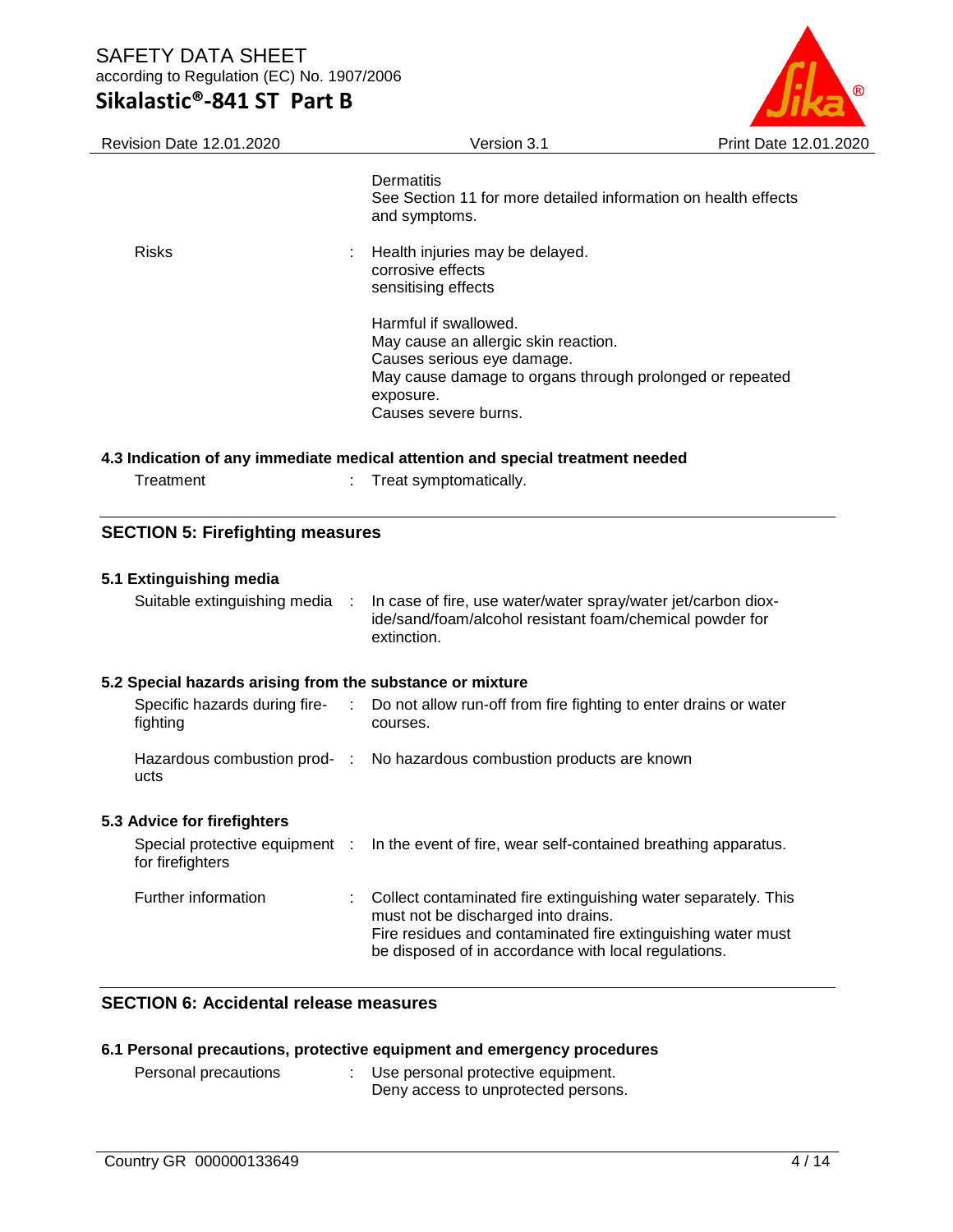

Revision Date 12.01.2020 Version 3.1 Print Date 12.01.2020

#### **6.2 Environmental precautions**

| Do not flush into surface water or sanitary sewer system.<br>Environmental precautions<br>If the product contaminates rivers and lakes or drains inform<br>respective authorities. |
|------------------------------------------------------------------------------------------------------------------------------------------------------------------------------------|
|------------------------------------------------------------------------------------------------------------------------------------------------------------------------------------|

#### **6.3 Methods and material for containment and cleaning up**

Methods for cleaning up : Soak up with inert absorbent material (e.g. sand, silica gel, acid binder, universal binder, sawdust). Keep in suitable, closed containers for disposal.

#### **6.4 Reference to other sections**

For personal protection see section 8.

#### **SECTION 7: Handling and storage**

#### **7.1 Precautions for safe handling**

| Advice on safe handling                                          | Avoid exceeding the given occupational exposure limits (see<br>section 8).<br>Do not get in eyes, on skin, or on clothing.<br>For personal protection see section 8.<br>Persons with a history of skin sensitisation problems or asth-<br>ma, allergies, chronic or recurrent respiratory disease should<br>not be employed in any process in which this mixture is being<br>used.<br>Smoking, eating and drinking should be prohibited in the ap-<br>plication area.<br>Follow standard hygiene measures when handling chemical<br>products |
|------------------------------------------------------------------|----------------------------------------------------------------------------------------------------------------------------------------------------------------------------------------------------------------------------------------------------------------------------------------------------------------------------------------------------------------------------------------------------------------------------------------------------------------------------------------------------------------------------------------------|
| Advice on protection against<br>fire and explosion               | Normal measures for preventive fire protection.                                                                                                                                                                                                                                                                                                                                                                                                                                                                                              |
| Hygiene measures                                                 | Handle in accordance with good industrial hygiene and safety<br>practice. When using do not eat or drink. When using do not<br>smoke. Wash hands before breaks and at the end of workday.                                                                                                                                                                                                                                                                                                                                                    |
| 7.2 Conditions for safe storage, including any incompatibilities |                                                                                                                                                                                                                                                                                                                                                                                                                                                                                                                                              |
| Requirements for storage<br>areas and containers                 | Keep container tightly closed in a dry and well-ventilated<br>place. Containers which are opened must be carefully re-<br>sealed and kept upright to prevent leakage. Store in accord-<br>ance with local regulations.                                                                                                                                                                                                                                                                                                                       |
| Further information on stor-<br>age stability                    | No decomposition if stored and applied as directed.                                                                                                                                                                                                                                                                                                                                                                                                                                                                                          |
| 7.3 Specific end use(s)                                          |                                                                                                                                                                                                                                                                                                                                                                                                                                                                                                                                              |
| Specific use(s)                                                  | : Consult most current local Product Data Sheet prior to any<br>use.                                                                                                                                                                                                                                                                                                                                                                                                                                                                         |
|                                                                  |                                                                                                                                                                                                                                                                                                                                                                                                                                                                                                                                              |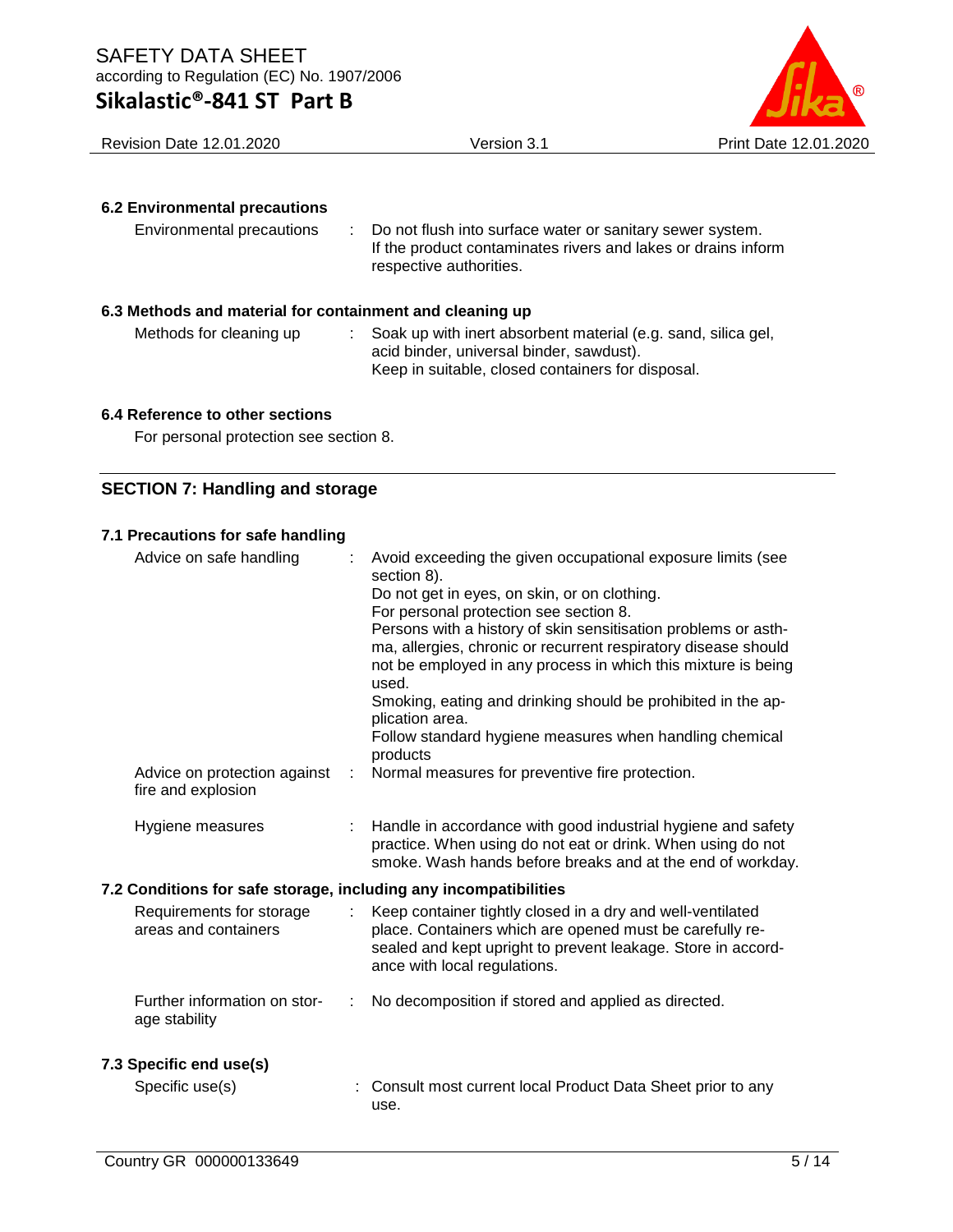Revision Date 12.01.2020 Version 3.1 Print Date 12.01.2020

#### **SECTION 8: Exposure controls/personal protection**

#### **8.1 Control parameters**

Contains no substances with occupational exposure limit values.

#### **8.2 Exposure controls**

| Personal protective equipment          |                                                                                                                                                                                                                                                                                                                                                                                                                                                                                                                                                                                                                                                                                                                                    |
|----------------------------------------|------------------------------------------------------------------------------------------------------------------------------------------------------------------------------------------------------------------------------------------------------------------------------------------------------------------------------------------------------------------------------------------------------------------------------------------------------------------------------------------------------------------------------------------------------------------------------------------------------------------------------------------------------------------------------------------------------------------------------------|
| Eye protection                         | Safety glasses with side-shields conforming to EN166<br>Eye wash bottle with pure water<br>Wear eye/face protection.                                                                                                                                                                                                                                                                                                                                                                                                                                                                                                                                                                                                               |
| Hand protection                        | : Chemical-resistant, impervious gloves complying with an ap-<br>proved standard must be worn at all times when handling<br>chemical products. Reference number EN 374. Follow manu-<br>facturer specifications.                                                                                                                                                                                                                                                                                                                                                                                                                                                                                                                   |
|                                        | Suitable for short time use or protection against splashes:<br>Butyl rubber/nitrile rubber gloves (0,4 mm)<br>Contaminated gloves should be removed.<br>Suitable for permanent exposure:<br>Viton gloves (0.4 mm),<br>breakthrough time > 30 min.                                                                                                                                                                                                                                                                                                                                                                                                                                                                                  |
| Skin and body protection<br>÷          | Full protective suit<br>Safety shoes<br>Protective clothing (e.g. Safety shoes acc. to EN ISO 20345,<br>long-sleeved working clothing, long trousers). Rubber aprons<br>and protective boots are additionaly recommended for mixing<br>and stirring work.                                                                                                                                                                                                                                                                                                                                                                                                                                                                          |
| Respiratory protection                 | Respirator selection must be based on known or anticipated<br>exposure levels, the hazards of the product and the safe work-<br>ing limits of the selected respirator.<br>organic vapor (Type A) and particulate filter<br>A1: < 1000 ppm; A2: < 5000 ppm; A3: < 10000 ppm<br>P1: Inert material; P2, P3: hazardous substances<br>Ensure adequate ventilation. This can be achieved by local<br>exhaust extraction or by general ventilation. (EN 689 - Meth-<br>ods for determining inhalation exposure). This applies in par-<br>ticular to the mixing / stirring area. In case this is not sufficent<br>to keep the concentrations under the occupational exposure<br>limits then respiration protection measures must be used. |
| <b>Environmental exposure controls</b> |                                                                                                                                                                                                                                                                                                                                                                                                                                                                                                                                                                                                                                                                                                                                    |
| General advice                         | : Do not flush into surface water or sanitary sewer system.<br>If the product contaminates rivers and lakes or drains inform<br>respective authorities.                                                                                                                                                                                                                                                                                                                                                                                                                                                                                                                                                                            |

#### **SECTION 9: Physical and chemical properties**

#### **9.1 Information on basic physical and chemical properties**

Appearance : liquid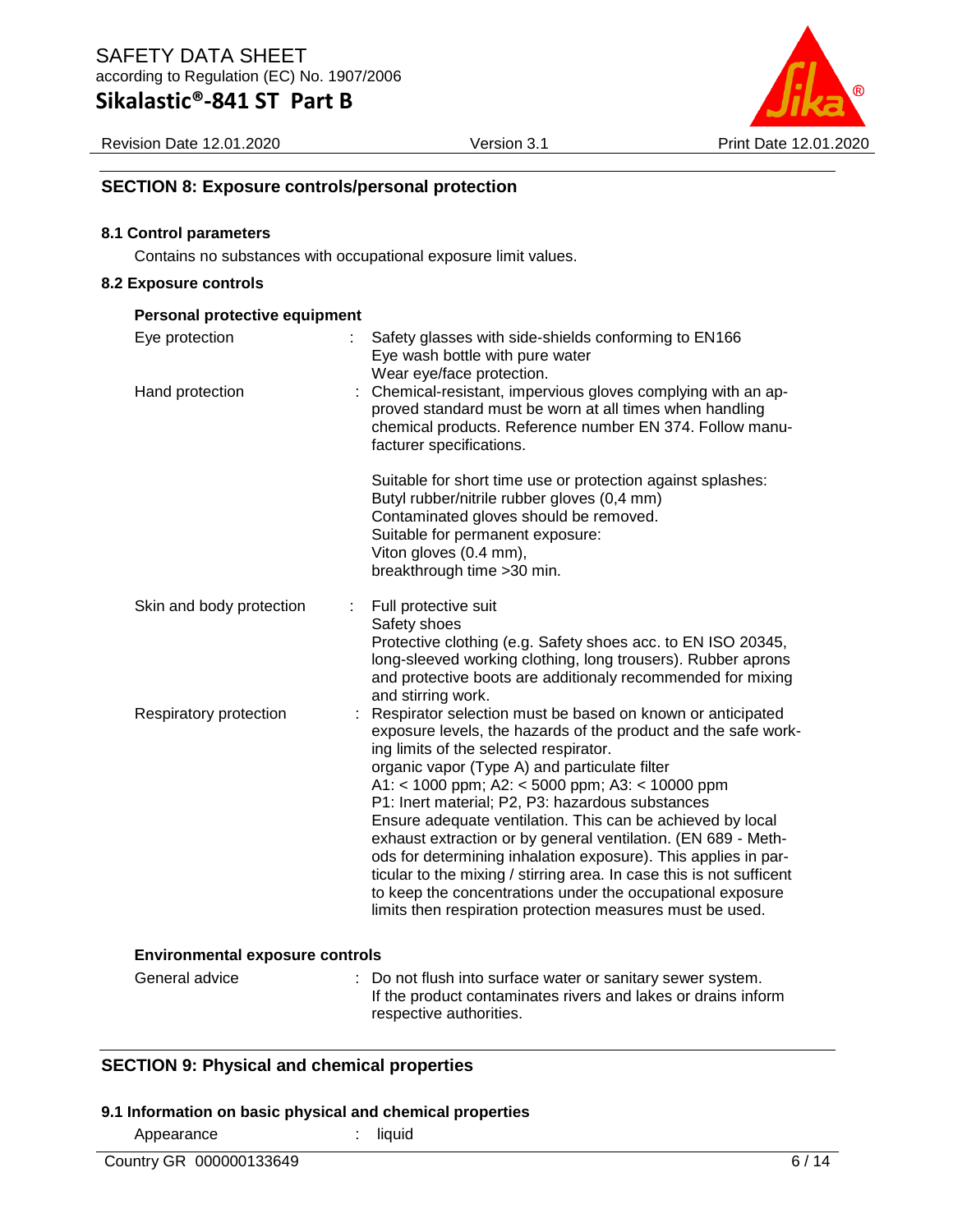

| Colour<br>Odour<br><b>Odour Threshold</b>                           |                               | various<br>ammoniacal<br>No data available |
|---------------------------------------------------------------------|-------------------------------|--------------------------------------------|
| рH                                                                  | t                             | Not applicable                             |
| Melting point/range / Freezing                                      | t.                            | No data available                          |
| point<br>Boiling point/boiling range                                | ÷                             | 308 °C                                     |
| Flash point                                                         |                               | >101 °C<br>Method: closed cup              |
| Evaporation rate                                                    |                               | No data available                          |
| Flammability (solid, gas)                                           | ÷                             | No data available                          |
| Upper explosion limit / Upper<br>flammability limit                 | t.                            | No data available                          |
| Lower explosion limit / Lower<br>flammability limit                 | t.                            | No data available                          |
| Vapour pressure                                                     | t.                            | 0,01 hPa                                   |
| Relative vapour density                                             |                               | No data available                          |
| Density                                                             |                               | ca. 1,01 g/cm3 (20 $^{\circ}$ C)           |
| Solubility(ies)<br>Water solubility<br>Solubility in other solvents | $\mathcal{I}^{\mathcal{I}}$ . | insoluble<br>No data available             |
| Partition coefficient: n-<br>octanol/water                          | ÷                             | No data available                          |
| Auto-ignition temperature                                           | ÷                             | No data available                          |
| Decomposition temperature                                           |                               | No data available                          |
| Viscosity<br>Viscosity, dynamic                                     |                               | No data available                          |
| Viscosity, kinematic                                                |                               | $>$ 20,5 mm2/s (40 °C)                     |
| <b>Explosive properties</b>                                         |                               | No data available                          |
| Oxidizing properties                                                |                               | No data available                          |
|                                                                     |                               |                                            |

#### **9.2 Other information**

No data available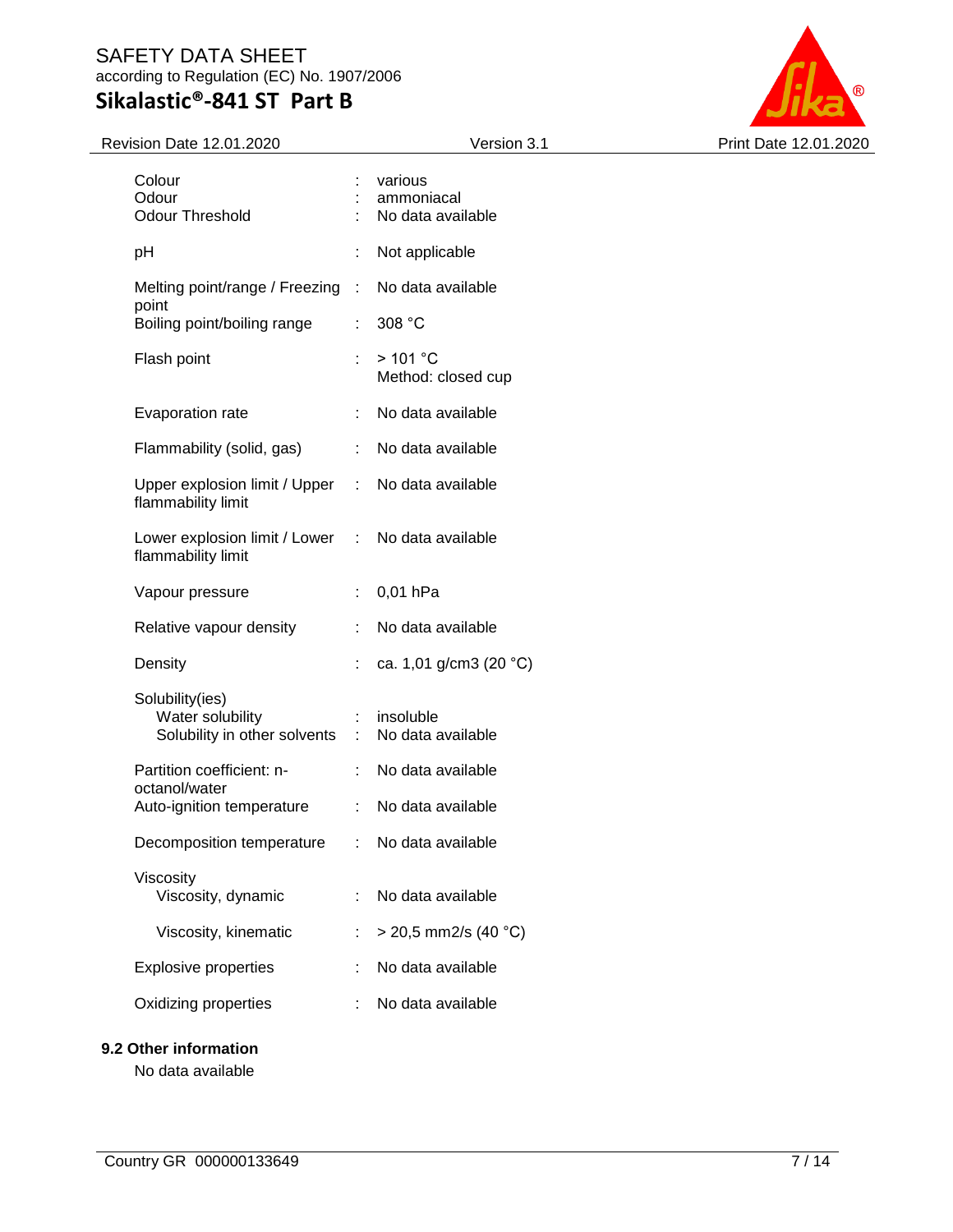**SECTION 10: Stability and reactivity**

# **Sikalastic®-841 ST Part B**

| Revision Date 12.01.2020<br>. Version ب | Print Date 12.01.2020 |
|-----------------------------------------|-----------------------|
|-----------------------------------------|-----------------------|

| 10.1 Reactivity                                     |                                                             |                                              |  |  |  |  |  |  |  |
|-----------------------------------------------------|-------------------------------------------------------------|----------------------------------------------|--|--|--|--|--|--|--|
|                                                     | No dangerous reaction known under conditions of normal use. |                                              |  |  |  |  |  |  |  |
| <b>10.2 Chemical stability</b>                      |                                                             |                                              |  |  |  |  |  |  |  |
|                                                     | The product is chemically stable.                           |                                              |  |  |  |  |  |  |  |
|                                                     | 10.3 Possibility of hazardous reactions                     |                                              |  |  |  |  |  |  |  |
| Hazardous reactions                                 |                                                             | Stable under recommended storage conditions. |  |  |  |  |  |  |  |
| 10.4 Conditions to avoid                            |                                                             |                                              |  |  |  |  |  |  |  |
| Conditions to avoid                                 | ÷                                                           | No data available                            |  |  |  |  |  |  |  |
|                                                     |                                                             |                                              |  |  |  |  |  |  |  |
| 10.5 Incompatible materials                         |                                                             |                                              |  |  |  |  |  |  |  |
| Materials to avoid                                  |                                                             | No data available                            |  |  |  |  |  |  |  |
|                                                     |                                                             |                                              |  |  |  |  |  |  |  |
| 10.6 Hazardous decomposition products               |                                                             |                                              |  |  |  |  |  |  |  |
| No decomposition if stored and applied as directed. |                                                             |                                              |  |  |  |  |  |  |  |
|                                                     |                                                             |                                              |  |  |  |  |  |  |  |
| <b>SECTION 11: Toxicological information</b>        |                                                             |                                              |  |  |  |  |  |  |  |
|                                                     |                                                             |                                              |  |  |  |  |  |  |  |
| 11.1 Information on toxicological effects           |                                                             |                                              |  |  |  |  |  |  |  |
| <b>Acute toxicity</b>                               |                                                             |                                              |  |  |  |  |  |  |  |
| Harmful if swallowed.                               |                                                             |                                              |  |  |  |  |  |  |  |
| Components:                                         |                                                             |                                              |  |  |  |  |  |  |  |
| Polyoxypropylenediamine:                            |                                                             |                                              |  |  |  |  |  |  |  |
| Acute oral toxicity                                 | $\mathbb{R}^{\mathbb{Z}}$                                   | LD50 Oral (Rat): 475 mg/kg                   |  |  |  |  |  |  |  |
| Acute dermal toxicity                               | $\mathbb{Z}^{\mathbb{Z}}$                                   | LD50 Dermal (Rabbit): 2.090 mg/kg            |  |  |  |  |  |  |  |
|                                                     |                                                             |                                              |  |  |  |  |  |  |  |
| diethylmethylbenzenediamine:                        |                                                             |                                              |  |  |  |  |  |  |  |
| Acute oral toxicity                                 |                                                             | LD50 Oral (Rat): 738 mg/kg                   |  |  |  |  |  |  |  |

#### **4,4'-methylenebis[N-sec-butylaniline]:**

| Acute oral toxicity   |  | : LD50 Oral (Rat): $1.400$ mg/kg      |  |  |
|-----------------------|--|---------------------------------------|--|--|
| Acute dermal toxicity |  | : LD50 Dermal (Rabbit): $3.090$ mg/kg |  |  |

Acute dermal toxicity : LD50 Dermal (Rat): 2.500 mg/kg

#### **Pentamethyl piperidylsebacate:**

Acute oral toxicity : LD50 Oral (Rat): 3.230 mg/kg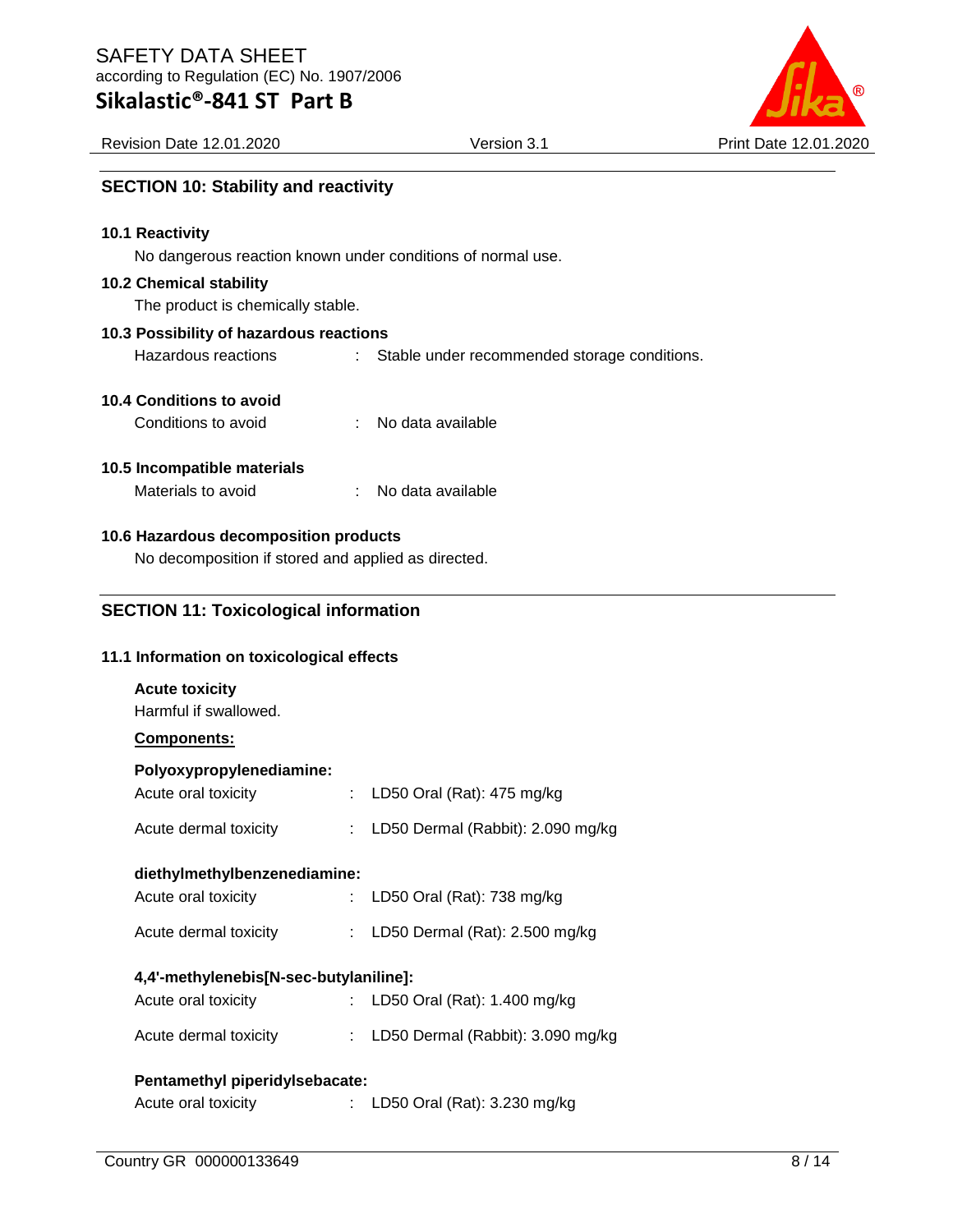# **Sikalastic®-841 ST Part B**

Revision Date 12.01.2020 Version 3.1 Print Date 12.01.2020

## **Skin corrosion/irritation**

Causes severe burns.

**Serious eye damage/eye irritation** Causes serious eye damage.

**Respiratory or skin sensitisation**

**Skin sensitisation** May cause an allergic skin reaction.

#### **Respiratory sensitisation** Not classified based on available information.

#### **Germ cell mutagenicity**

Not classified based on available information.

#### **Carcinogenicity**

Not classified based on available information.

#### **Reproductive toxicity**

Not classified based on available information.

#### **STOT - single exposure**

Not classified based on available information.

#### **STOT - repeated exposure**

May cause damage to organs through prolonged or repeated exposure.

#### **Aspiration toxicity**

Not classified based on available information.

### **SECTION 12: Ecological information**

#### **12.1 Toxicity**

#### **Components:**

| Pentamethyl piperidylsebacate:<br>Toxicity to fish      |                | : LC50 (Fish): 0,97 mg/l<br>Exposure time: 96 h |
|---------------------------------------------------------|----------------|-------------------------------------------------|
| M-Factor (Acute aquatic tox- $\;$ : 1<br>icity)         |                |                                                 |
| M-Factor (Chronic aquatic<br>toxicity)                  | $\therefore$ 1 |                                                 |
| 12.2 Persistence and degradability<br>No data available |                |                                                 |
| 12.3 Bioaccumulative potential<br>No data available     |                |                                                 |
| 12.4 Mobility in soil<br>No data available              |                |                                                 |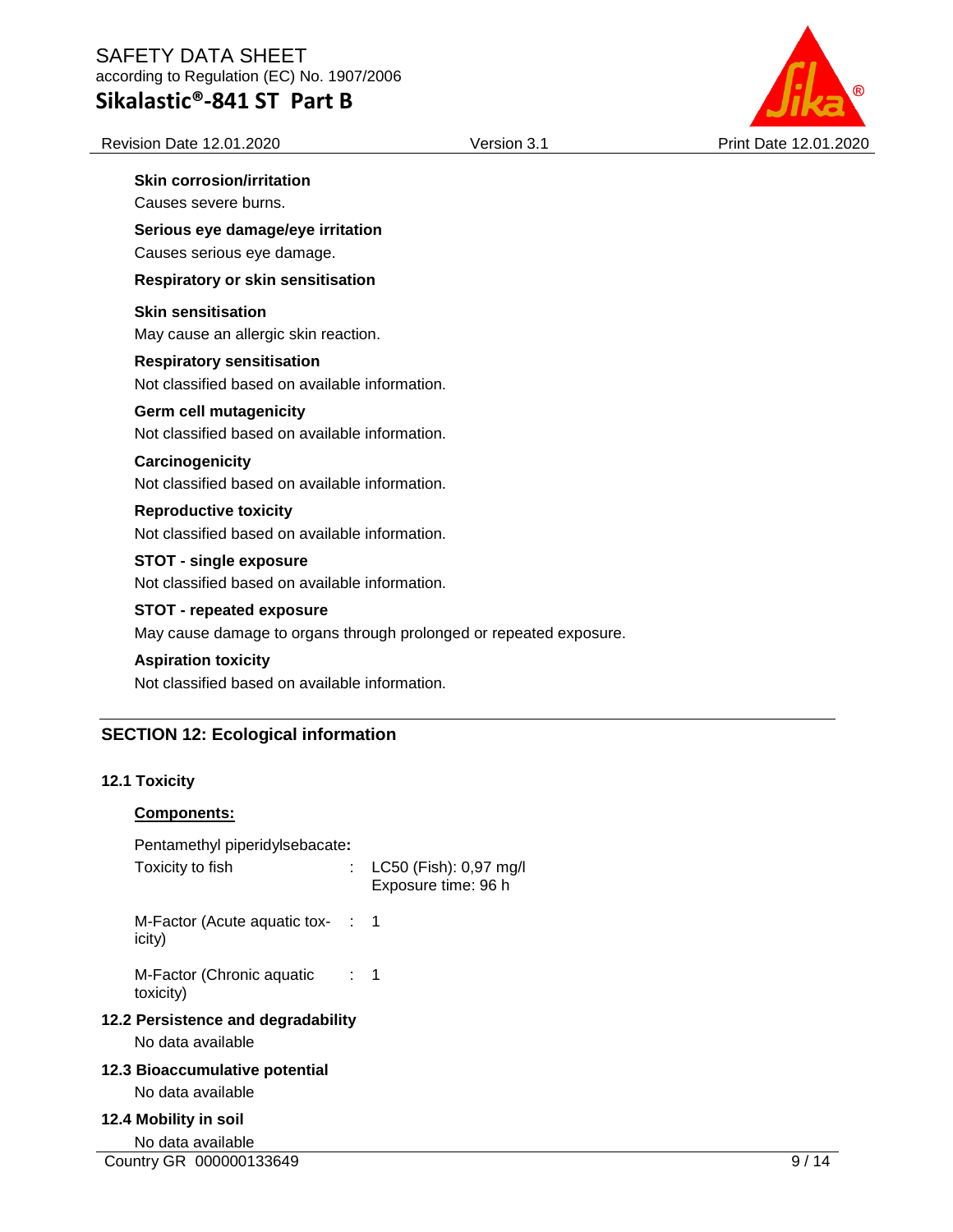Revision Date 12.01.2020 Version 3.1 Print Date 12.01.2020

#### **12.5 Results of PBT and vPvB assessment**

| <b>Product:</b>             |                                                                                                                                                                                                                     |
|-----------------------------|---------------------------------------------------------------------------------------------------------------------------------------------------------------------------------------------------------------------|
| Assessment                  | This substance/mixture contains no components considered<br>t.<br>to be either persistent, bioaccumulative and toxic (PBT), or<br>very persistent and very bioaccumulative (vPvB) at levels of<br>$0.1\%$ or higher |
| 12.6 Other adverse effects  |                                                                                                                                                                                                                     |
| <b>Product:</b>             |                                                                                                                                                                                                                     |
| Additional occlosical infor | An environmental bezerd connot be evoluded in the event of                                                                                                                                                          |

| Additional ecological infor- | An environmental hazard cannot be excluded in the event of |
|------------------------------|------------------------------------------------------------|
| mation                       | unprofessional handling or disposal.                       |
|                              | Toxic to aquatic life with long lasting effects.           |

### **SECTION 13: Disposal considerations**

#### **13.1 Waste treatment methods**

| Product                  | The generation of waste should be avoided or minimized<br>wherever possible.<br>Empty containers or liners may retain some product residues.<br>This material and its container must be disposed of in a safe<br>way.<br>Dispose of surplus and non-recyclable products via a licensed<br>waste disposal contractor.<br>Disposal of this product, solutions and any by-products should<br>at all times comply with the requirements of environmental<br>protection and waste disposal legislation and any regional<br>local authority requirements.<br>Avoid dispersal of spilled material and runoff and contact with<br>soil, waterways, drains and sewers. |  |
|--------------------------|---------------------------------------------------------------------------------------------------------------------------------------------------------------------------------------------------------------------------------------------------------------------------------------------------------------------------------------------------------------------------------------------------------------------------------------------------------------------------------------------------------------------------------------------------------------------------------------------------------------------------------------------------------------|--|
| European Waste Catalogue | $\therefore$ 08 04 09 $^*$ waste adhesives and sealants containing organic<br>solvents or other dangerous substances                                                                                                                                                                                                                                                                                                                                                                                                                                                                                                                                          |  |
| Contaminated packaging   | : 15 01 10* packaging containing residues of or contaminated<br>by dangerous substances                                                                                                                                                                                                                                                                                                                                                                                                                                                                                                                                                                       |  |

### **SECTION 14: Transport information**

# **14.1 UN number ADR** : UN 1760 **IMDG** : UN 1760 **IATA** : UN 1760 **14.2 UN proper shipping name ADR** : CORROSIVE LIQUID, N.O.S.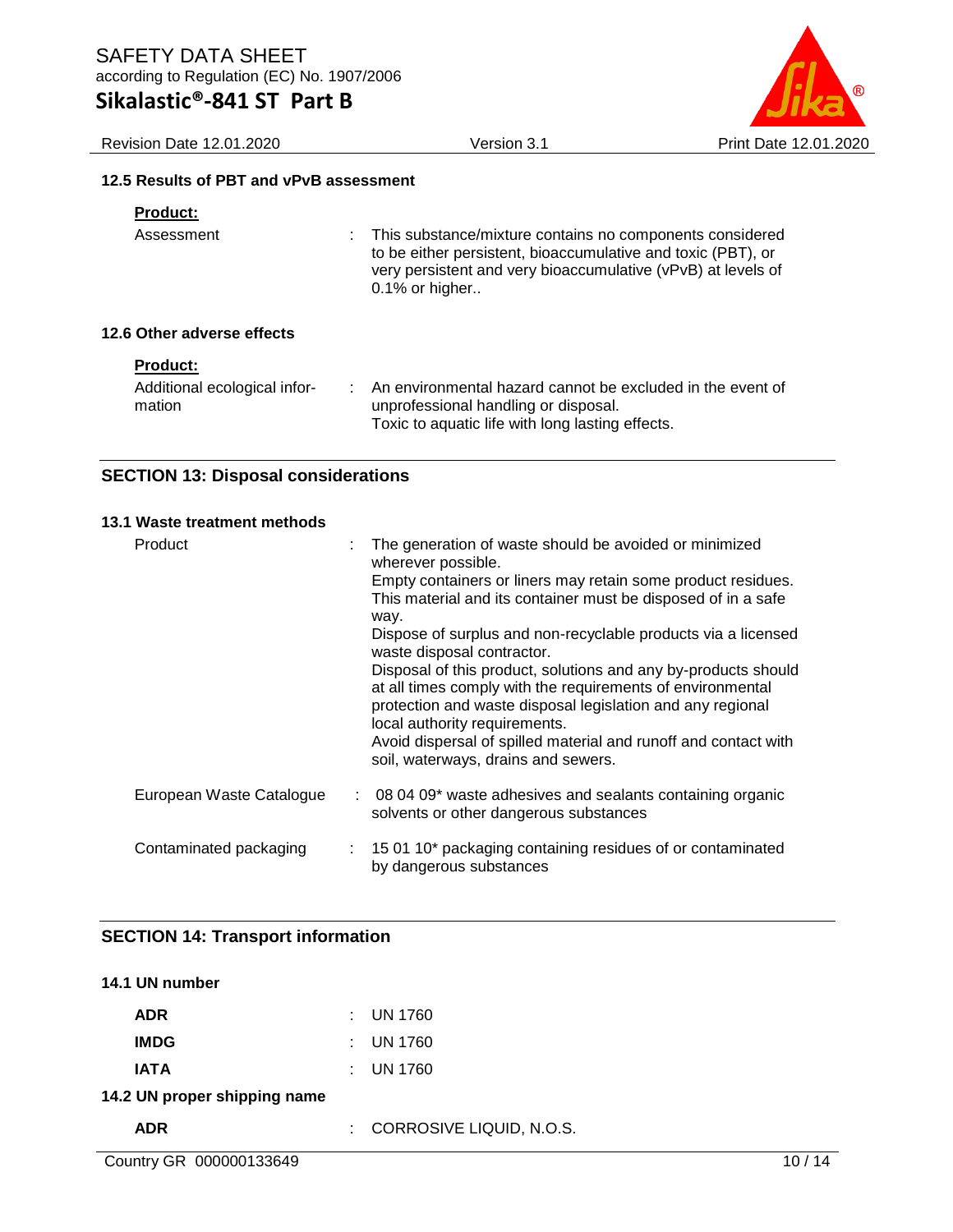# **Sikalastic®-841 ST Part B**



| Revision Date 12.01.2020                                     |                           | Version 3.1                                                                         | Print Date 12.01.2020 |
|--------------------------------------------------------------|---------------------------|-------------------------------------------------------------------------------------|-----------------------|
|                                                              |                           | ((Polyoxypropylenediamine, diethylmethylbenzenediamine)                             |                       |
| <b>IMDG</b>                                                  |                           | CORROSIVE LIQUID, N.O.S.<br>(Polyoxypropylenediamine, diethylmethylbenzenediamine)  |                       |
| <b>IATA</b>                                                  |                           | Corrosive liquid, n.o.s.<br>((Polyoxypropylenediamine, diethylmethylbenzenediamine) |                       |
| 14.3 Transport hazard class(es)                              |                           |                                                                                     |                       |
| <b>ADR</b>                                                   | ÷.                        | 8                                                                                   |                       |
| <b>IMDG</b>                                                  | ÷.                        | 8                                                                                   |                       |
| <b>IATA</b>                                                  | ÷                         | 8                                                                                   |                       |
| 14.4 Packing group                                           |                           |                                                                                     |                       |
| <b>ADR</b>                                                   |                           |                                                                                     |                       |
| Packing group                                                |                           | Ш                                                                                   |                       |
| <b>Classification Code</b><br>Hazard Identification Number : |                           | C <sub>9</sub><br>80                                                                |                       |
| Labels                                                       |                           | 8                                                                                   |                       |
| Tunnel restriction code                                      | ÷.                        | (E)                                                                                 |                       |
| <b>IMDG</b>                                                  |                           |                                                                                     |                       |
| Packing group                                                |                           | Ш                                                                                   |                       |
| Labels<br>EmS Code                                           | $\mathbb{R}^{\mathbb{Z}}$ | 8<br>$F-A, S-B$                                                                     |                       |
|                                                              |                           |                                                                                     |                       |
| <b>IATA (Cargo)</b><br>Packing instruction (cargo            |                           | 856                                                                                 |                       |
| aircraft)                                                    |                           |                                                                                     |                       |
| Packing instruction (LQ)                                     |                           | Y841                                                                                |                       |
| Packing group                                                |                           | $\mathbf{III}$                                                                      |                       |
| Labels                                                       |                           | Corrosive                                                                           |                       |
| <b>IATA (Passenger)</b><br>Packing instruction (passen- :    |                           | 852                                                                                 |                       |
| ger aircraft)<br>Packing instruction (LQ)                    |                           | Y841                                                                                |                       |
| Packing group                                                |                           | $\mathbf{III}$                                                                      |                       |
| Labels                                                       |                           | Corrosive                                                                           |                       |
| <b>14.5 Environmental hazards</b>                            |                           |                                                                                     |                       |
| <b>ADR</b>                                                   |                           |                                                                                     |                       |
| Environmentally hazardous                                    | ÷                         | yes                                                                                 |                       |
| <b>IMDG</b><br>Marine pollutant                              |                           | yes                                                                                 |                       |
| <b>IATA (Passenger)</b><br>Environmentally hazardous         |                           | yes                                                                                 |                       |
| <b>IATA (Cargo)</b><br>Environmentally hazardous             | ÷                         | yes                                                                                 |                       |
| 14.6 Special precautions for user                            |                           |                                                                                     |                       |
|                                                              |                           |                                                                                     |                       |

The transport classification(s) provided herein are for informational purposes only, and solely based upon the properties of the unpackaged material as it is described within this Safety Data Sheet.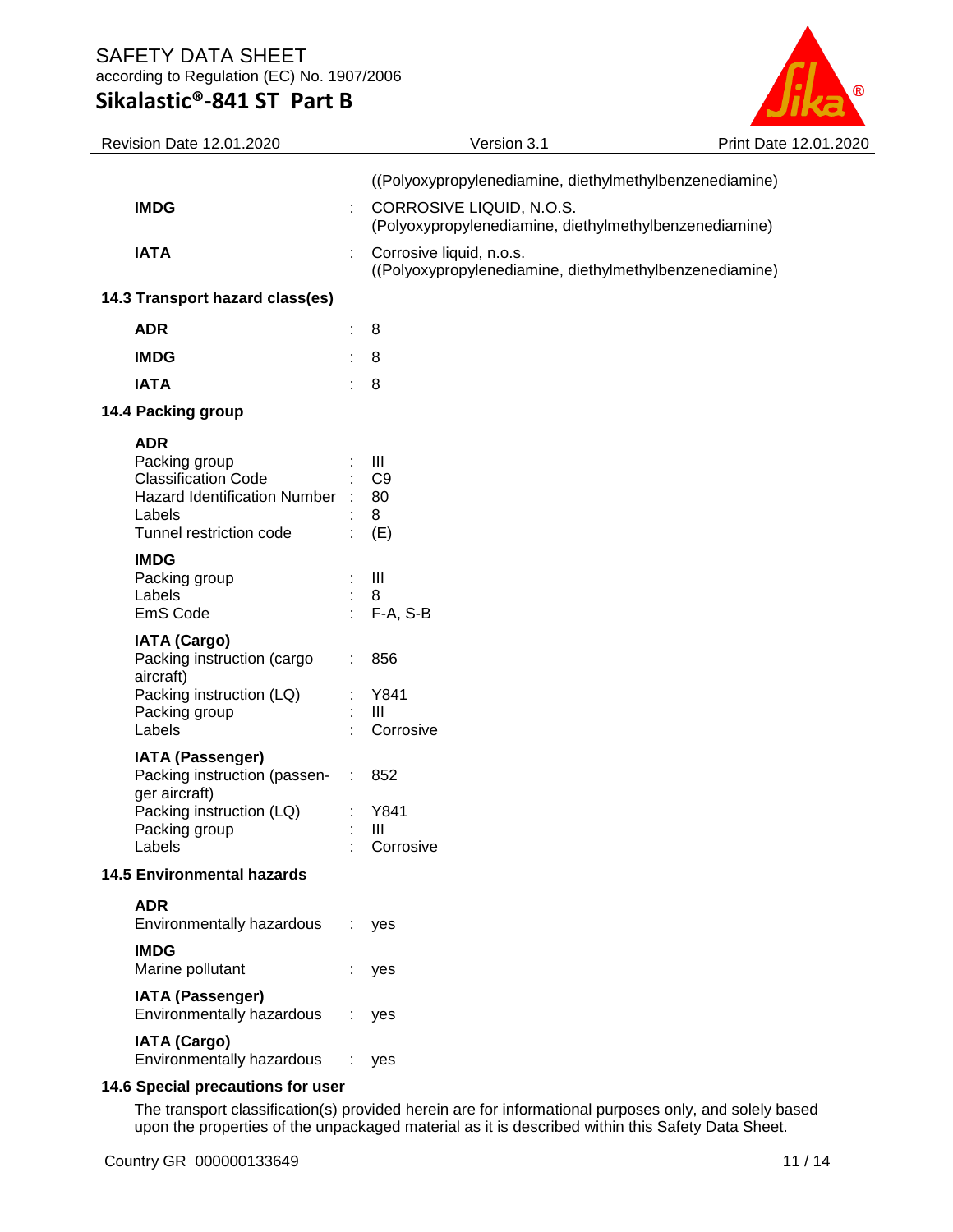**Sikalastic®-841 ST Part B**



Revision Date 12.01.2020 Version 3.1 Print Date 12.01.2020

Transportation classifications may vary by mode of transportation, package sizes, and variations in regional or country regulations.

#### **14.7 Transport in bulk according to Annex II of Marpol and the IBC Code**

Not applicable for product as supplied.

### **SECTION 15: Regulatory information**

#### **15.1 Safety, health and environmental regulations/legislation specific for the substance or mixture**

| International Chemical Weapons Convention (CWC)                           |                                                |                | Not applicable                    |
|---------------------------------------------------------------------------|------------------------------------------------|----------------|-----------------------------------|
| Schedules of Toxic Chemicals and Precursors                               |                                                |                |                                   |
| REACH - Candidate List of Substances of Very High                         |                                                |                | None of the components are listed |
| Concern for Authorisation (Article 59).                                   |                                                |                | (=> 0.1 %).                       |
| REACH - List of substances subject to authorisation                       |                                                |                | Not applicable                    |
| (Annex XIV)                                                               |                                                |                |                                   |
| Regulation (EC) No 1005/2009 on substances that de-                       |                                                |                | Not applicable                    |
| plete the ozone layer                                                     |                                                |                |                                   |
| Regulation (EC) No 850/2004 on persistent organic pol-                    |                                                | Not applicable |                                   |
| lutants                                                                   |                                                |                |                                   |
| Regulation (EC) No 649/2012 of the European Parlia-                       |                                                | t.             | Not applicable                    |
| ment and the Council concerning the export and import                     |                                                |                |                                   |
| of dangerous chemicals                                                    |                                                |                |                                   |
| <b>REACH Information:</b><br>All substances contained in our Products are |                                                |                |                                   |
|                                                                           | - registered by our upstream suppliers, and/or |                |                                   |
|                                                                           | $-$ radictorad by us and/or                    |                |                                   |

- registered by us, and/or
- excluded from the regulation, and/or
- exempted from the registration.

Seveso III: Directive 2012/18/EU of the European Parliament and of the Council on the control of major-accident hazards involving dangerous substances. ENVIRONMENTAL HAZARDS

Volatile organic compounds : Law on the incentive tax for volatile organic compounds (VOCV) no VOC duties

> Directive 2010/75/EU of 24 November 2010 on industrial emissions (integrated pollution prevention and control) Not applicable

#### **15.2 Chemical safety assessment**

No Chemical Safety Assessment has been carried out for this mixture by the supplier.

#### **SECTION 16: Other information**

#### **Full text of H-Statements**

| H <sub>302</sub> | : Harmful if swallowed.                    |
|------------------|--------------------------------------------|
| H312             | : Harmful in contact with skin.            |
| H314             | : Causes severe skin burns and eye damage. |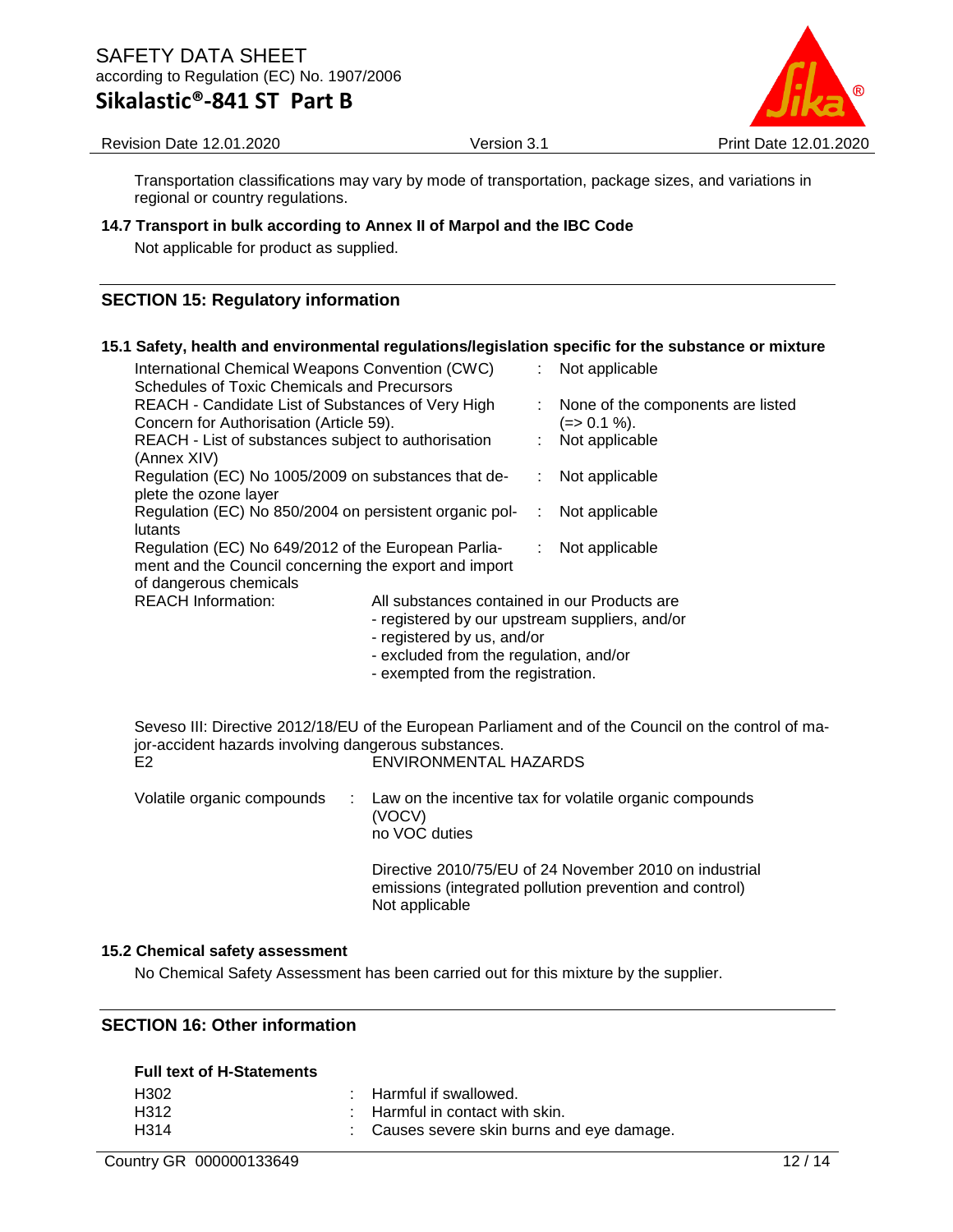

| <b>Revision Date 12.01.2020</b>                                     |                         | Version 3.1                                                    | Print Date 12.01.2020 |
|---------------------------------------------------------------------|-------------------------|----------------------------------------------------------------|-----------------------|
|                                                                     |                         |                                                                |                       |
| H317                                                                |                         | May cause an allergic skin reaction.                           |                       |
| H318                                                                |                         | Causes serious eye damage.                                     |                       |
| H319                                                                |                         | Causes serious eye irritation.                                 |                       |
| H373                                                                |                         | May cause damage to organs through prolonged or repeated       |                       |
| H400                                                                | exposure.               | Very toxic to aquatic life.                                    |                       |
| H410                                                                |                         | Very toxic to aquatic life with long lasting effects.          |                       |
| H412                                                                |                         | Harmful to aquatic life with long lasting effects.             |                       |
| <b>Full text of other abbreviations</b>                             |                         |                                                                |                       |
|                                                                     |                         |                                                                |                       |
| Acute Tox.                                                          | Acute toxicity          |                                                                |                       |
| Aquatic Acute                                                       |                         | Short-term (acute) aquatic hazard                              |                       |
| Aquatic Chronic                                                     |                         | Long-term (chronic) aquatic hazard                             |                       |
| Eye Dam.                                                            | Serious eye damage      |                                                                |                       |
| Eye Irrit.                                                          | Eye irritation          |                                                                |                       |
| Skin Corr.                                                          | Skin corrosion          |                                                                |                       |
| Skin Sens.                                                          | Skin sensitisation      |                                                                |                       |
| <b>STOT RE</b>                                                      |                         | Specific target organ toxicity - repeated exposure             |                       |
| <b>ADR</b>                                                          |                         | European Agreement concerning the International Carriage of    |                       |
|                                                                     |                         | Dangerous Goods by Road                                        |                       |
| CAS                                                                 |                         | <b>Chemical Abstracts Service</b>                              |                       |
| <b>DNEL</b>                                                         | Derived no-effect level |                                                                |                       |
| EC50                                                                |                         | Half maximal effective concentration                           |                       |
| <b>GHS</b>                                                          |                         | Globally Harmonized System                                     |                       |
| <b>IATA</b>                                                         |                         | International Air Transport Association                        |                       |
| <b>IMDG</b>                                                         |                         | International Maritime Code for Dangerous Goods                |                       |
| LD50                                                                |                         | Median lethal dosis (the amount of a material, given all at    |                       |
|                                                                     |                         | once, which causes the death of 50% (one half) of a group of   |                       |
|                                                                     | test animals)           |                                                                |                       |
| <b>LC50</b>                                                         |                         | Median lethal concentration (concentrations of the chemical in |                       |
|                                                                     |                         | air that kills 50% of the test animals during the observation  |                       |
|                                                                     | period)                 |                                                                |                       |
| <b>MARPOL</b>                                                       |                         | International Convention for the Prevention of Pollution from  |                       |
|                                                                     |                         | Ships, 1973 as modified by the Protocol of 1978                |                       |
| <b>OEL</b>                                                          |                         | Occupational Exposure Limit                                    |                       |
| <b>PBT</b>                                                          |                         | Persistent, bioaccumulative and toxic                          |                       |
| <b>PNEC</b>                                                         |                         | Predicted no effect concentration                              |                       |
| REACH                                                               |                         | Regulation (EC) No 1907/2006 of the European Parliament        |                       |
|                                                                     |                         | and of the Council of 18 December 2006 concerning the Reg-     |                       |
|                                                                     |                         | istration, Evaluation, Authorisation and Restriction of Chemi- |                       |
|                                                                     |                         | cals (REACH), establishing a European Chemicals Agency         |                       |
| <b>SVHC</b>                                                         |                         | Substances of Very High Concern                                |                       |
| vPvB                                                                |                         | Very persistent and very bioaccumulative                       |                       |
|                                                                     |                         |                                                                |                       |
| <b>Further information</b><br><b>Classification of the mixture:</b> |                         | <b>Classification procedure:</b>                               |                       |
| Acute Tox, 4                                                        | H302                    | Calculation method                                             |                       |
|                                                                     | H314                    |                                                                |                       |
| Skin Corr. 1B                                                       |                         | <b>Calculation method</b>                                      |                       |